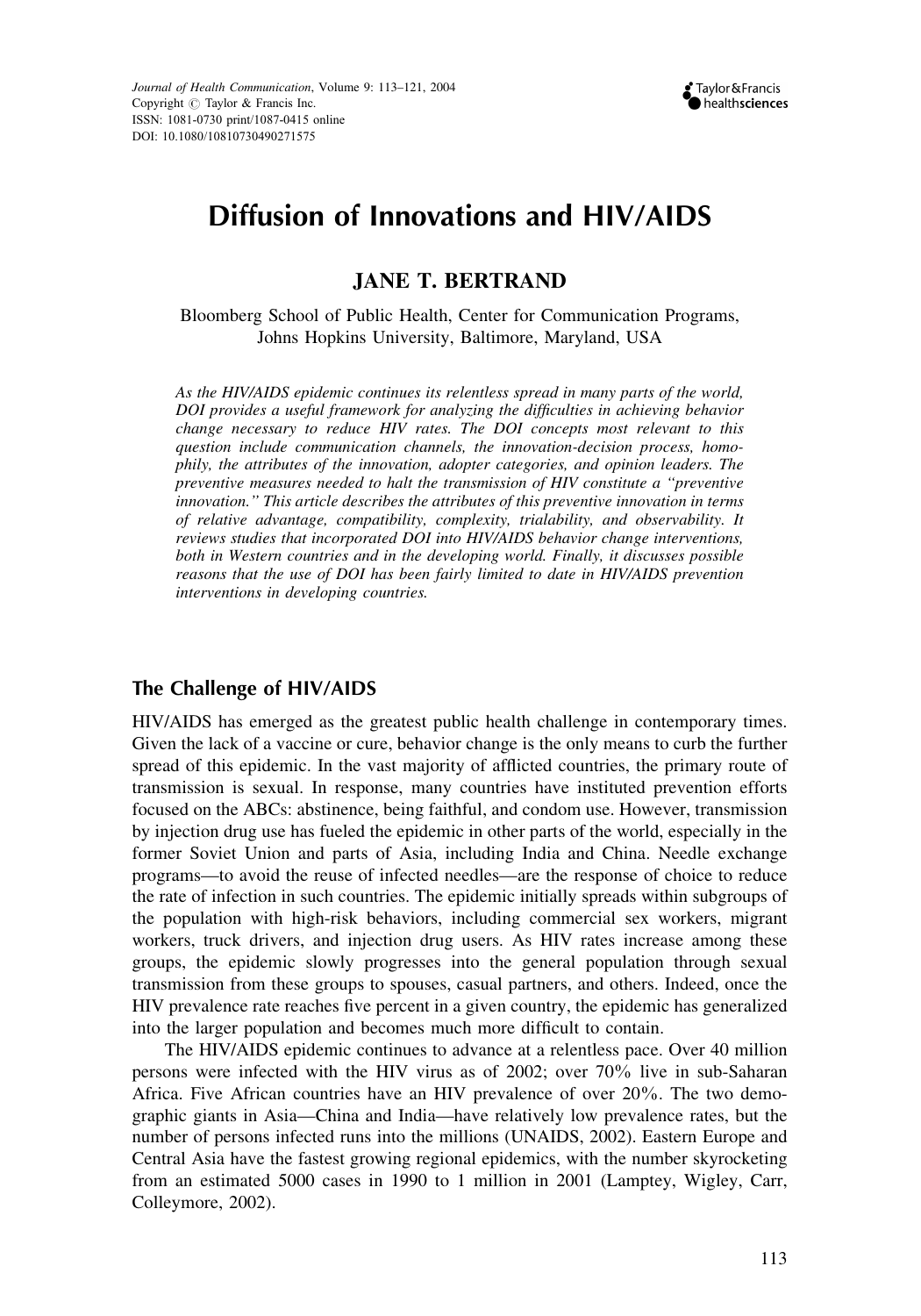San Francisco was one of the first communities to recognize the threat of the HIV/ AIDS epidemic, and in the early 1980s members of the gay community mobilized to educate and persuade others to practice safer sex. The results were dramatic, and demonstrated the potential of political advocacy and community mobilization to halt the spread of HIV/AIDS.

In the developing world, only four countries to date have successfully reduced HIV rates or blocked the spread of the virus into the general population. Thailand and Uganda dramatically reduced levels of HIV/AIDS in the 1990s, and descriptions of these successes are frequent in the HIV/AIDS literature (Hogle et al., 2002; Singhal and Rogers, 2003; Steinfatt, 2002). Cambodia has shown more modest reductions, but appears to be following the Thai model. And Senegal, with an HIV prevalence less than  $1\%$ , has been successful in blocking the entry of HIV into the general population. However, these countries represent the exception to the rule. Despite millions of dollars that have gone into prevention programs, the majority of developing countries have not been able to curb the spread of the epidemic.

Why has HIV/AIDS been so difficult to stop? The public health community has had dramatic success in other areas of public health requiring behavior change, such as family planning, control of diarrhea through oral rehydration salts, use of Vitamin B, and immunization. However, behavior change for HIV/AIDS has proven far more problematic.

Diffusion of Innovations (DOI) Theory provides useful insight into the difficulty of achieving the behavior change necessary to curb the HIV/AIDS epidemic in developing countries. This paper uses elements of DOI to examine both the lack of success in changing behavior that has resulted in the continued spread of HIV/AIDS in much of the developing world, and in the successful programmatic initiatives that have come to be known as the San Francisco model. Finally, we address the question: why is DOI generally absent from the vast literature on HIV/AIDS prevention in developing countries, with a few notable exceptions described below.

#### Diffusion of Innovations Concepts Relevant to HIV/AIDS Prevention

The Diffusion of Innovations is characterized by four elements: an innovation, communicated via certain channels, over a period of time, to members of a social system (Rogers, 1995). The innovation refers to an idea, practice, or object that is perceived as new to an individual. The DOI literature is replete with examples of successful innovations: hybrid corn, modern math, new prescription drugs, and family planning, to name a few. However, the changes in behavior needed to halt the HIV/AIDS epidemic constitute what Rogers has labeled a ''preventive innovation,'' defined as ''an idea that an individual adopts at one point in time in order to lower the probability that some future unwanted event may occur'' (Rogers, 2003). In countries where HIV transmission occurs primarily through sexual relations, the specific behaviors include abstinence, being faithful (to an uninfected partner), or condom use—known as the "ABCs." In countries with a high level of injection drug use, the behavior change intervention includes both needle exchange for injection drug users and adherence to the ABCs. For the sake of brevity, this paper will focus on the ABCs only.

Although the theory of DOI is very comprehensive, Rao and Svenkerud (1998) have identified the six DOI concepts that are most relevant to HIV/AIDS prevention:

\* Communication channels are the means by which a message is transmitted from one person to another.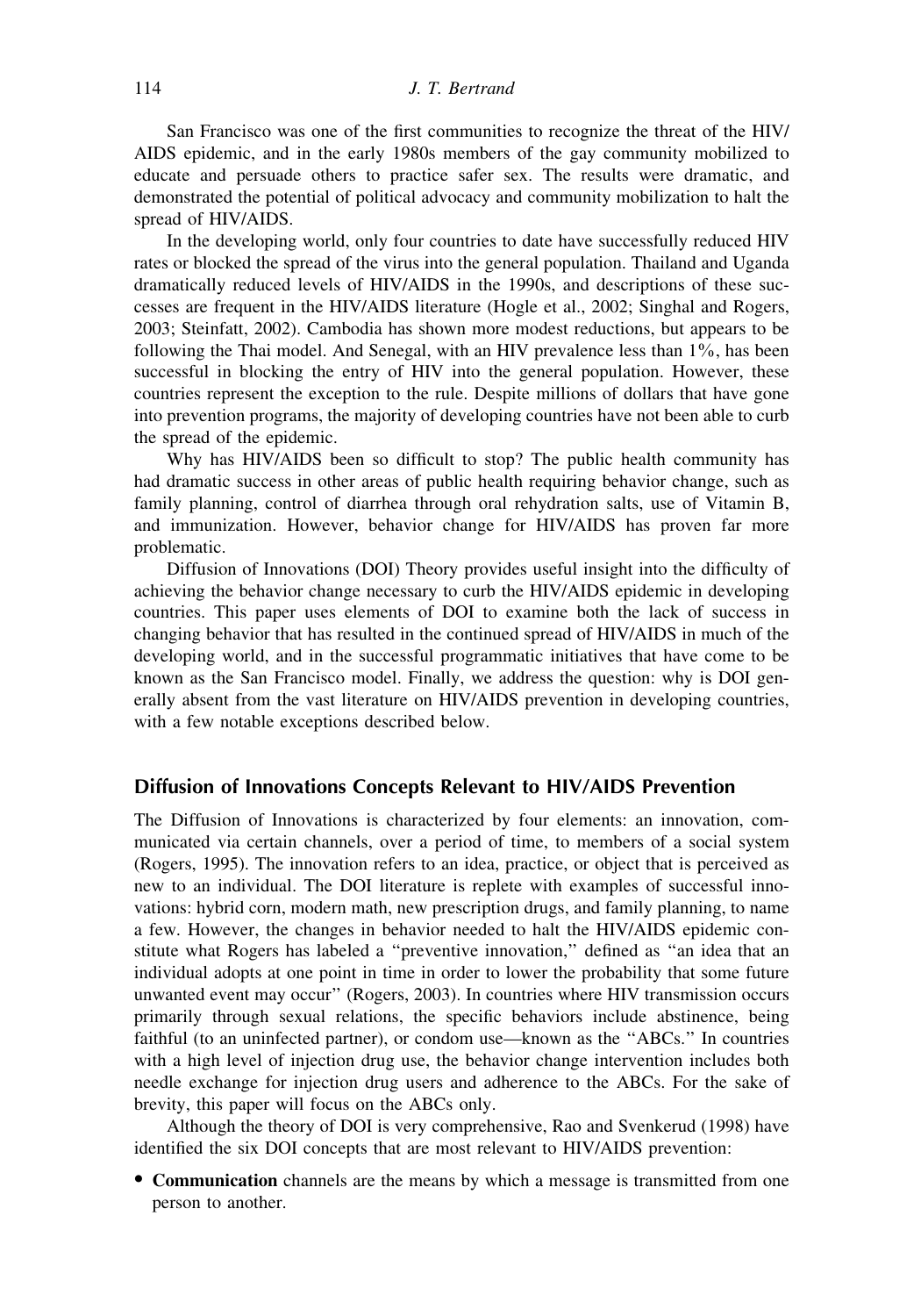#### HIV/AIDS 115

- \* The innovation-decision process is an over-time sequence through which a target audience member passes. This sequence has five stages:
	- 1. awareness,
	- 2. knowledge,
	- 3. persuasion,
	- 4. adoption, and
	- 5. implementation.
- \* Homophily is the extent to which two or more people who communicate perceive that they are similar to one another.
- \* An attribute is a characteristic of the innovation that may be perceived either positively or negatively; these include:
	- relative advantage
	- comparability
	- complexity
	- trialability
	- observability
- \* Adopter categories or classifications of individual groups on basis of relative time at which they adopted a new idea, technique, or process.
- \* Opinion leaders are people who are respected for their knowledge and reputation on some particular topic.

These concepts provide a useful framework for analyzing the effectiveness of programs in the handful of countries that have been successful, as well as the failure of prevention efforts to halt the epidemic in the majority of afflicted countries.

## Use of DOI as a Framework for HIV/AIDS Prevention

There is no single theory that informs or guides the development of HIV/AIDS prevention programs. Indeed, many different theories have emerged, both to design programs and to evaluate their effectiveness (King, 1999; McKee et al., forthcoming). King (1999) classifies these different theories in one of three categories:

- 1. focus on individual change,
- 2. social theories and models, and
- 3. structural and environmental.

DOI corresponds to the second category, given that it explains how a new practice can diffuse through a given social system to the point it becomes a social norm. As Rogers explained (1995), when ''trend setters'' in a social group begin to model a new behavior to others, they alter the perception of what is normative. Subsequently, others will begin to adopt the new behavior. Ultimately, community members, regardless of whether they have had contact with the original trendsetters, are expected to adopt the new behavior as it diffuses throughout the community's social networks. Members of the social system in question pass through the stages of the innovation-decision process (awareness, knowledge, persuasion, adoption, and implementation) at different rates, leading to the wellknown categories of acceptors: from innovators to laggards.

The early experience with HIV/AIDS in the United States lends credence to this theory. DOI was central to one of the most effective HIV/AIDS prevention programs to date: STOP AIDS in San Francisco. The intervention program drew on Kurt Lewin's small. Group Communication Theory and the Diffusion of Innovation Theory (Singhal & Rogers, 2003). In the early 1980s, gay men in San Francisco took action to combat this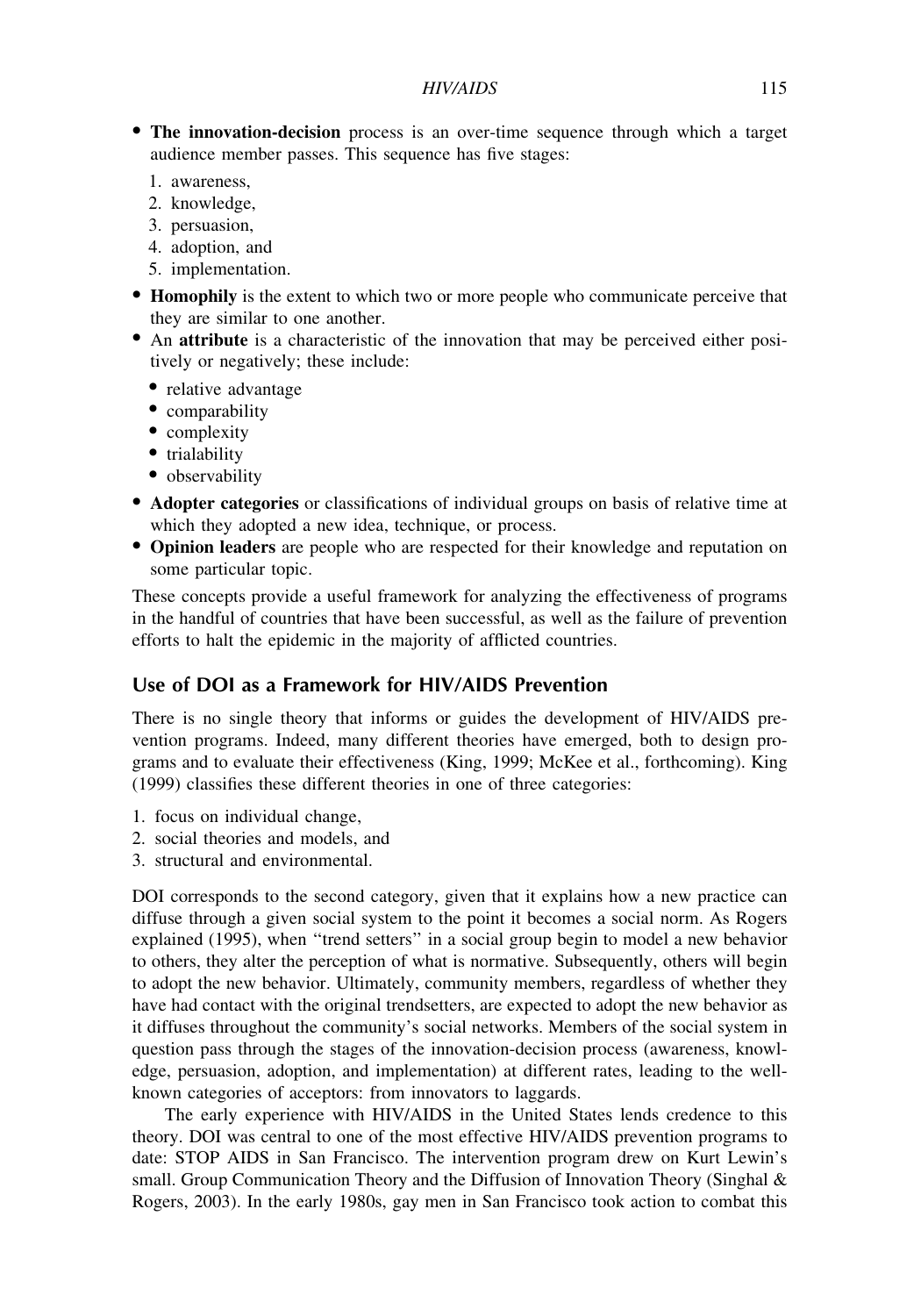deadly disease that had hit their community with brutal force. STOP AIDS began by conducting focus groups to learn how much gay men already knew about HIV/AIDS (Wohlfeiler, 1998) as a basis for designing effective interventions. However, the founders soon realized that the focus groups were having a strong educational effect, as men shared information about HIV prevention. STOP AIDS then employed a group of outreach workers from the gay community to conduct small group meeting in homes and apartments throughout the gay neighborhoods, which launched the diffusion process. From 1985 to 1987, STOP AIDS reached 30,000 men through its various outreach activities (Singhal & Rogers, 2003).

According to DOI and as shown in San Francisco, only those early adopters, who make up a relatively small segment of the population, need to initiate a new behavior for it to spread throughout the population (Wohlfeiler, 1998). In the case of STOP AIDS, a well-respected individual who was seropositive led the session attended by other gay and bi-sexual men. He would explain how the virus spreads and encourage participants to either use condoms or seek monogamous relationships. At the end of each session, participants were asked to make a pledge to safer sex, and to volunteer to organize and lead future small group meetings with gay men. Concurrently with the small group meetings, media campaigns helped to increase awareness and knowledge of HIV/AIDS among the gay community. The rate of new infections dropped precipitously by the mid-1980s. Curiously, attendance at the STOP AIDS meetings fell off, and STOP AIDS found it difficult to recruit new volunteers. The program had reached the critical mass of early adopters of safer sex. In 1987, STOP AIDS declared victory and discontinued its local operation, only to reopen in 1990 for new cohorts of younger gay men migrating to the city (Singhal & Rogers, 2003).

Unquestionably, the San Francisco experience demonstrated the power of diffusion and the importance of DOI concepts such as homophily and opinion leaders. STOP AIDS had effectively recruited staff who were part of the community to serve as outreach workers. The opinion leaders within the gay community championed the cause, despite the fear of negative publicity it could bring to the gay community.

One cannot attribute the success of the San Francisco program exclusively to DOI. Indeed, it relied heavily on the epidemiological concept of targeting a group at high risk of spreading the disease, and it utilized other strategies such as Lewin's theories of the social psychology of individual behavior change. However, the experience of San Francisco was sufficiently compelling to lead Kelly and colleagues to study other interventions among gay men in different U.S. communities.

Kelly and his colleagues adapted the San Francisco model to reach gay men in small U.S. cities through bars that served as a major congregating point for this group in these cities. The model called for identifying the natural opinion leaders in the community and enlisting them to endorse behavior change. The intervention consisted of four steps:

- 1. bar staff were trained to identify natural ''opinion leaders'' among bar patrons;
- 2. patrons who had been independently nominated by several bar staff were recruited into the project as opinion leaders;
- 3. opinion leaders were trained in basic communication skills; and
- 4. contracts were made with opinion leaders to have a specified number of conversations with peers following the training sessions.

Researchers surveyed bar patrons in both intervention and comparison cities, before and after the intervention. These bar-based opinion leader interventions produced community-level adoption of condom use in two-city and three-city comparison group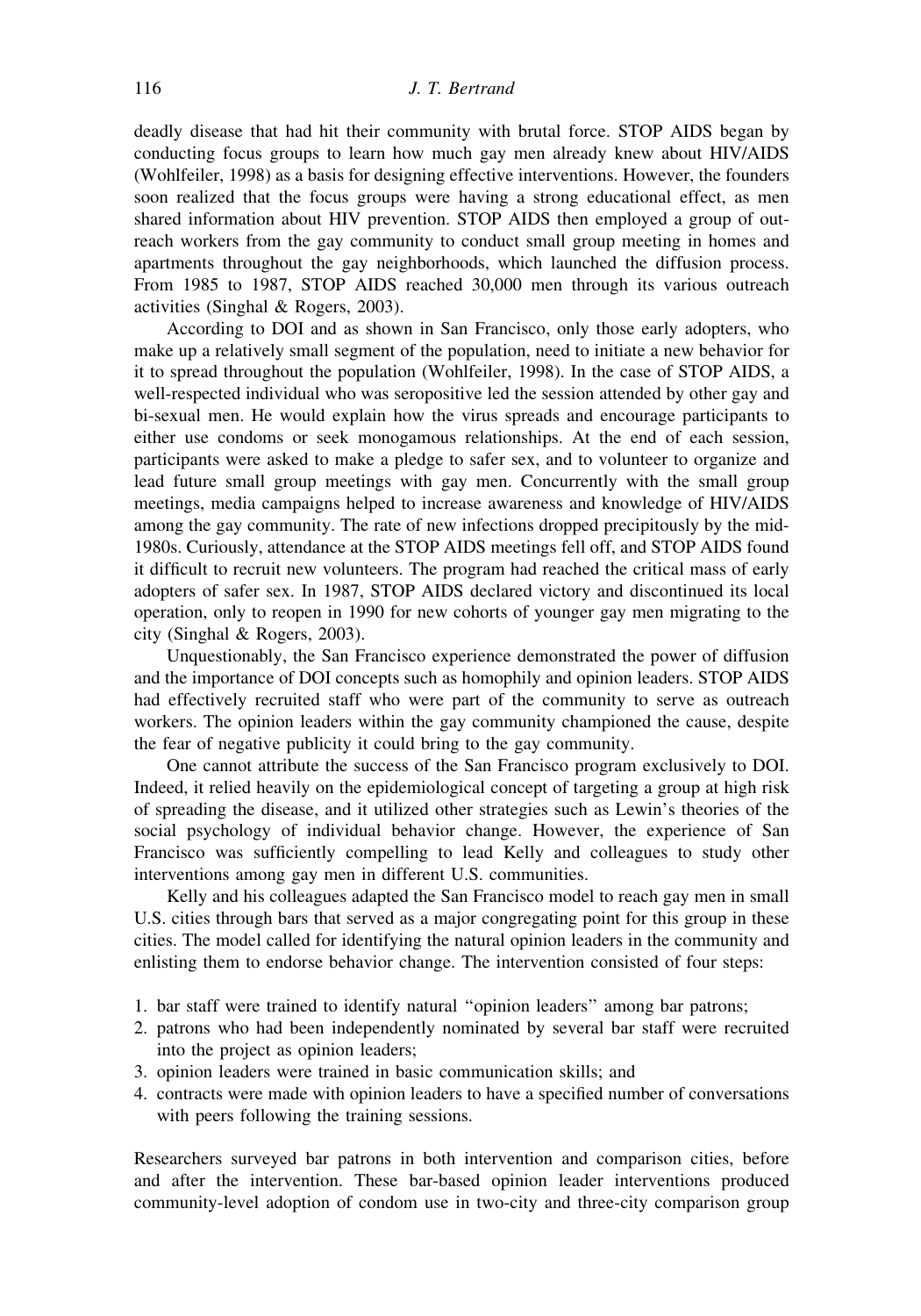#### HIV/AIDS 117

studies (Kelly, St. Lawrence, Diaz, et al., 1991; Kelly, St. Lawrence, Stevenson, et al., 1992) and in a multi-city randomized field trial (Kelly, Winett et al., 1993). Kelly et al.'s work (1991, 1992, 1993) underscores that the nature of urban gay male bar networks provides a particularly powerful place in which diffusion might occur. It also acknowledges the important role that perceived peer norms play in influencing individuals' behavior (Miller et al., 1998).

Inspired by the Kelly et al. research and by Diffusion of Innovation Theory, Miller et al. (1998) attempted to replicate and adapt the bar-based intervention with male prostitutes and other patrons in New York City ''hustler'' bars. Moreover, these researchers were more systematic in establishing and testing the underlying theoretical model for the intervention. As with the Kelly et al. (1991, 1992, 1993) studies, they sought to alter peer norms to encourage safer sexual behavior by having opinion leaders endorse these behaviors with their peers. Analysis of data on a sample of 1741 male prostitutes and bar patrons indicated significant reductions in paid, unprotected sexual intercourse and oral sex following the intervention. The changes were generally small, though statistically significant. However, the study failed to demonstrate that peer norms mediated the relationship between intervention and behavior.

DOI was also used in the design and evaluation of a study among gay men in London. Elford et al. (2002) noted that the most rigorous studies to date on HIV/AIDS prevention among gay men were all U.S.-based, and they set out to replicate the work for gays in London. However, instead of bars, Elford et al. (2002) tested the design in gyms that gay men frequented. However, they were not able to replicate the significant change in behavior found in the earlier studies among gay men, possibly because the peer educators found it difficult to approach clients and discuss HIV/AIDS in the atmosphere of the gym.

If HIV/AIDS prevention proved so effective in San Francisco in the early 1980s, why then has the epidemic continued to spread so virulently in many countries around to world, infecting over a third of the population in the most extreme cases? Unquestionably, numerous factors favored the intervention in San Francisco: the gay men were highly educated, had a very cohesive sense of community, and had pre-established media channels that targeted the gay community. Moreover, they could focus high levels of energy on this one problem, in contrast to persons in developing countries who must simultaneously struggle with hunger, unemployment, inadequate housing, and other consequences of poverty.

DOI provides useful insights into the failure of prevention efforts in many developing countries worldwide, as outlined below.

### Why has Behavior Change (the ABCs) been so Difficult in Developing Countries?

As mentioned above, a handful of countries in the developing world have been successful in curbing the spread of HIV/AIDS: Thailand, Uganda, Senegal, and, to a lesser extent, Cambodia. Zambia appears to be making progress as well. Yet in contrast to these few nations, the vast majority of developing countries affected by HIV/AIDS have been unsuccessful in reducing their HIV rates.

DOI theory provides a compelling rationale for the failure of prevention efforts throughout much of the developing world. According to DOI, the pace of diffusion relates directly to the five attributes (characteristics) of the innovation, described earlier. If we consider these five attributes in relation to the ABCs, it becomes clear why this ''preventive innovation'' has been slow to diffuse in the large majority of developing countries.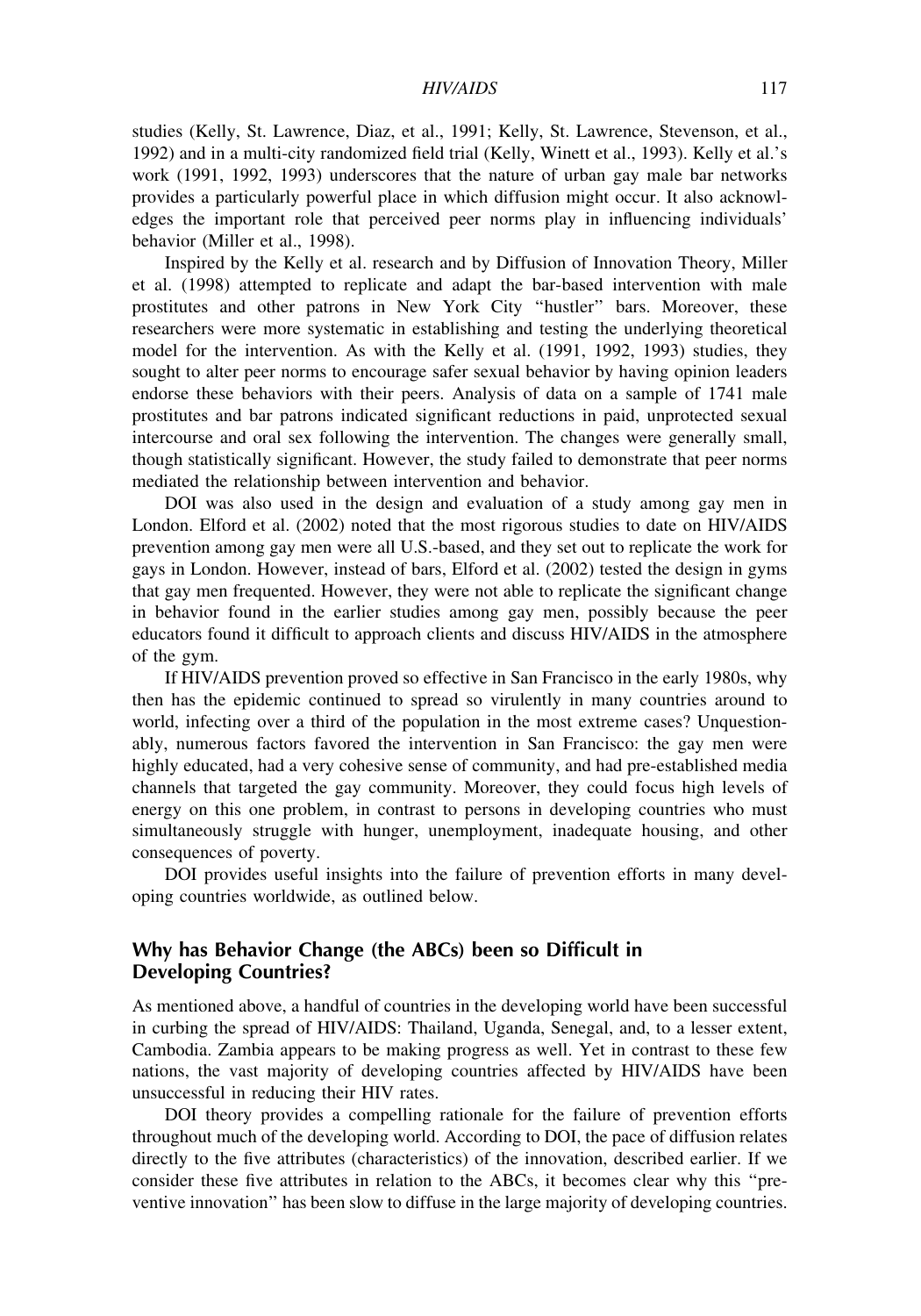Relative advantage is the degree to which an innovation is perceived as better than the idea it supersedes. In the case of HIV/AIDS, we are asking sexually active individuals to adopt safer sex practices or forgo sex for a period of time. To do so requires foregoing (or reducing) the pleasure associated with a fundamental biological drive. Adoption of innovations is more rapid when the innovation confers prestige, convenience, or satisfaction. Safer sex confers none of these. Indeed, for a young woman struggling to survive or feed her children, risky transactional sex (not abstinence) offers the greater advantage, at least in the short term.

Compatibility is the degree to which an innovation is perceived as being consistent with the existing values, past experiences, and needs of potential adopters. By contrast, the practice of safer sex (or no sex) often challenges the existing value structure. For example, a woman's negotiating for condom use would be taken as a direct affront to the male's position of dominance in sexual decision-making in many societies. Remaining faithful or limiting the number of partners is contrary to ''past experience'' in societies that condone multiple sexual partners for males, including visits to commercial sex workers, as well as for females in some societies. By contrast, in many societies it is high-risk behaviors—including multiple sexual partners, visits to commercial sex workers, dry sex, unprotected sex, and transactional sex—that fulfill the immediate needs of the population in question.

Complexity is the degree to which an innovation is perceived as difficult to understand and use. Whereas the behaviors that comprise the ABCs are not particularly complex, they are difficult to sustain over an extended period. Young, sexually active adults must maintain constant vigilance over a 30–50 year period if they are to avoid HIV infection. The burden is onerous and for many of those buying condoms, expensive.

Trialability is the degree to which an innovation may be experimented with on a limited basis. Of the five attributes of an innovation, trialability is perhaps the least problematic. A person can experiment with the ABCs on a trial basis. Young people can attempt to delay sexual debut; spouses can commit to being faithful; those who are unable to abstain or remain monogamous can try to use the condom and decide whether it works for them. Thus, the ABCs do offer trialability. Yet trialability is closely linked to observability, on which the ABCs score low.

Observability is the degree to which the results of an innovation are visible to others. In contrast to the early diffusion experiments with hybrid corn in rural Iowa, in which farmers could readily observe the improvements available from adopting a new type of corn, the ABCs do not produce a readily observable outcome. Indeed, the ultimate goal (avoiding HIV infection) is a non-event that is highly desired but low on immediate, tangible rewards. It is particularly difficult to convince sexually active individuals that practicing safer sex is worth the sacrifice, given that they may not get infected anyway. Moreover, the problem itself is not observable; and if they do contract HIV, the symptoms of AIDS may not surface for years to come.

In short, HIV/AIDS prevention provides a textbook example of how the attributes of the innovation can affect its rate of diffusion. The handful of success stories indicates that it is possible to overcome the obstacles outlined above, but the challenge is immense.

## Use of DOI for the Design and Implementation of HIV/AIDS Interventions in Developing Countries

Despite the utility of DOI in explaining the slow diffusion of the ABCs in developing countries, DOI Theory has played a relatively small role in prevention programs in developing countries. It is often cited as one of the theories that underscores the design or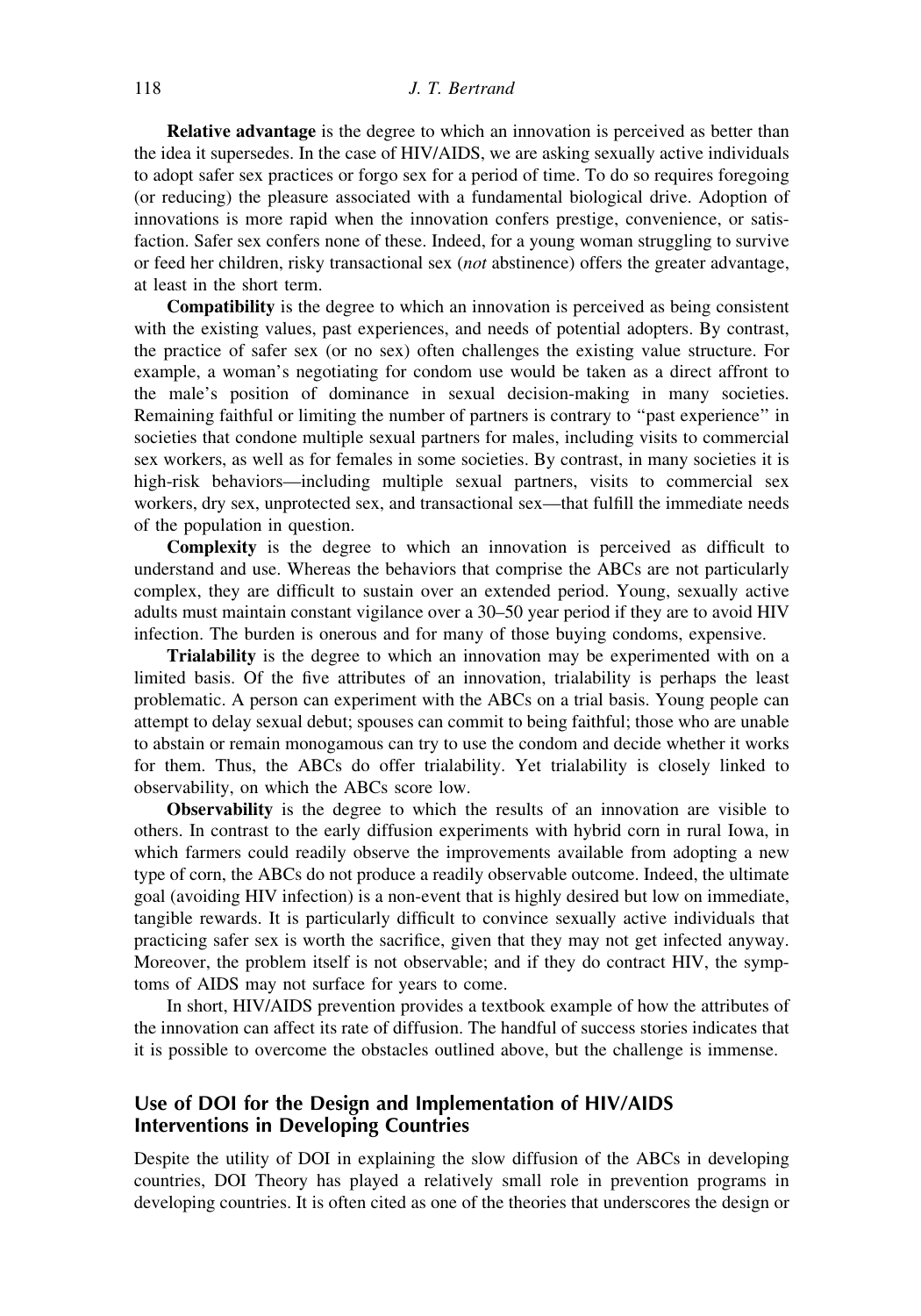evaluation of HIV/AIDS prevention efforts (King, 1999; McKee et al., forth-coming). Yet there are surprisingly few citations to DOI in the vast literature of HIV/AIDS prevention in the developing world.

One exception is the study by Rao and Svenkerud (1998), who analyzed the extent to which relatively more effective and relatively less effective HIV/AIDS prevention programs in San Francisco and Bangkok used Diffusion of Innovations Theory and Social Marketing Theory in reaching culturally unique populations. In Bangkok, as in San Francisco, the programs recruited members of unique populations (e.g., commercial sex workers in the case of Thailand) to reach peers with life-saving information about HIV/ AIDS and condom use. With respect to DOI, the authors concluded that program administrators should use outreach workers who are either homophilous with the intended audience or are opinion leaders in the community.

A second exception is the study by Celentano et al. (2000), also from Thailand, which tested the diffusion model in a different way. The researchers designed a field experiment among Royal Thai Army conscripts, including an intervention group, a ''diffusion group'' (men housed in barracks at the same base but who did not receive the intervention) and controls at a distant base. The intervention promoted condom use, reduced alcohol consumption and brothel patronage, and improved sexual negotiation and condom skills. Whereas the intervention reduced sexually transmitted diseases among the intervention group, it did not produce results in the diffusion group.

Celentano and colleagues are currently involved in a five-country randomized trial of DOI through popular opinion leaders in China, India, Peru, Russia, and Zimbabwe (Celentano, personal communication). However, the research is ongoing, and the results are not yet available.

Given the relevance of numerous elements (e.g., homophily, channels of communication, attributes of the program, information-decision process) and mention of DOI as a key theory for HIV/AIDS prevention in several review articles, why is DOI not more prominent in the literature on HIV/AIDS in developing countries?

Several explanations seem plausible. First, DOI is largely a sociological theory that uses social roles, norms, and networks to explain behavior. It does not provide an answer to the key question ''what triggers a given individual to action?'' Rather, those designing programs have tended to look to the psycho-social theories for guidance on changing deeply rooted sexual mores and behaviors (e.g., the Health Belief Model, Theory of Reasoned Action, Social Learning [modeling] theory, and Prochaska's stages of change theory, to name a few).

Second, the DOI model implies a certain rationality of purpose and sequencing of behavior (i.e., awareness, knowledge, persuasion, adoption, and implementation). Adoption of safer sex diffused effectively through the highly educated, cohesive community of gay men in San Francisco. However, critics of Western-based models are quick to point out that sexual behavior is often irrational (Airhihenbuwa & Obregon, 2000; UNAIDS, 1999). Emotions and sexual arousal may overtake the best of intentions (Perloff, 1995), especially where alcohol, drugs, or fear of violence are also involved. Given that adolescents represent a major target audience for prevention programs in developing countries worldwide, this criticism is particularly relevant.

Third, structural and environmental factors strongly influence sexual behavior (Sweat & Denison, 1995). Migrant workers and truck drivers by definition live apart from their families for significant portions of time, increasing their likelihood of seeking out other partners. Poverty causes the families of young girls to sell them into prostitution, and it prompts mothers to accept transactional sex to provide the bare essentials for their children. School girls whose parents can't afford school fees are more vulnerable to the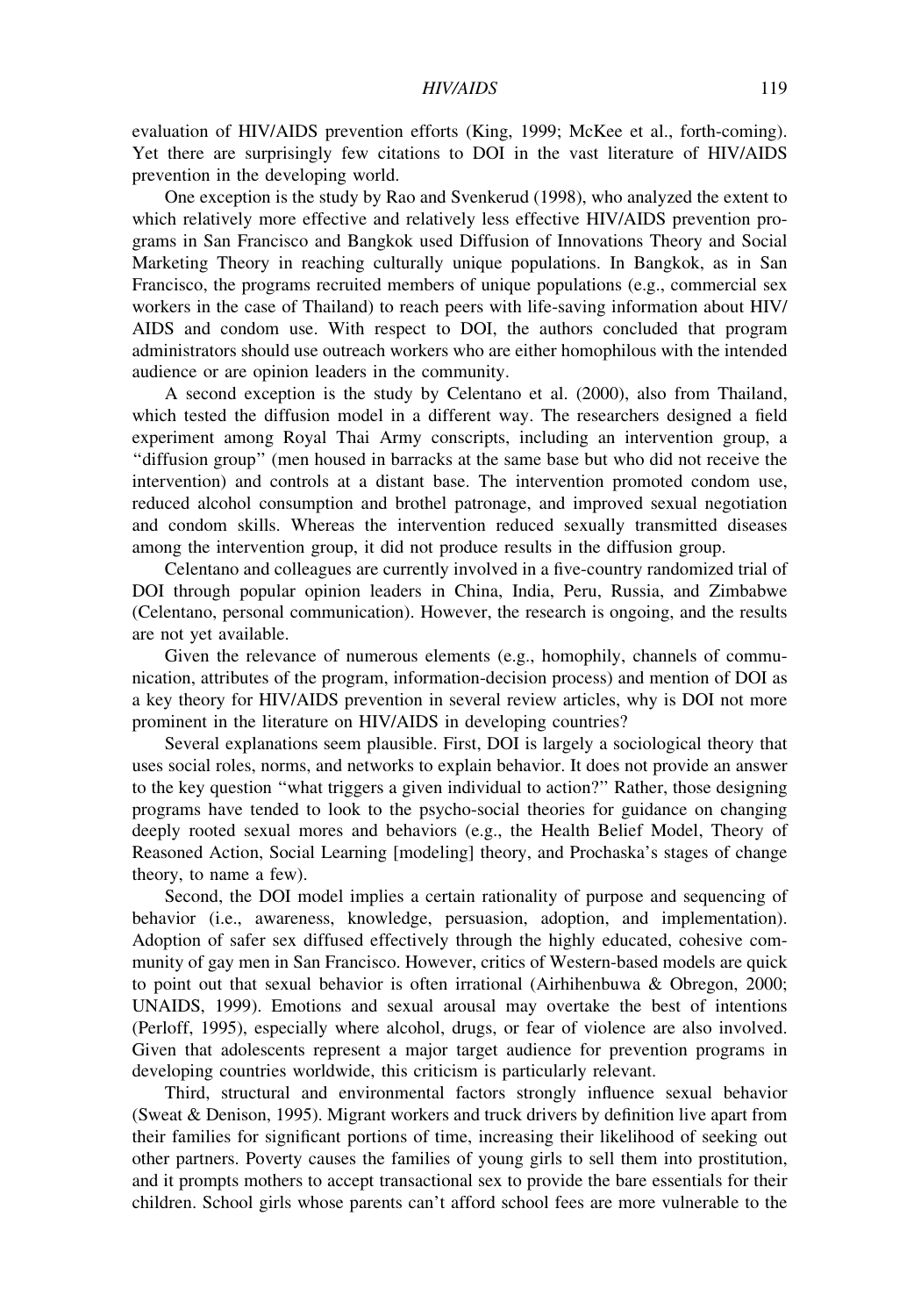advances of ''sugar daddies.'' As Perloff (1995) stated, ''individuals simply may not be in a position to undo the circumstances that led them to the activity in the first place.''

Fourth, cultural norms also dictate sexual behavior. As Singhal & Rogers (2003) explained, culture can be a barrier or a facilitator in controlling the epidemic. One aspect of culture—the role of women in a given society—is recognized as central to HIV/AIDS prevention. In many societies the inferior status of women makes them particularly vulnerable to HIV/AIDS. A faithful wife who suspects her husband of having multiple partners can not refuse to have sexual relations with him or negotiate condom use. Young women are often the victims of forced sexual relations, including by members of their own family. Indeed, there is a growing literature on sexual violence related to women's efforts to protect themselves from HIV/AIDS.

Fifth, leaders in a position to be highly influential at the local or national level may not model appropriate behavior. Such individuals lose their credibility by preaching one behavior but practicing another (e.g., the school teacher who teaches about responsible sexual behavior but then seduces his students after class). A similar problem arises when a prominent national figure engages in high-risk behavior (e.g., the King of Swaziland, who takes on a new adolescent wife every year, implicitly legitimizing the practice of multiple sexual partners).

Sixth, the innovation-decision process may derail in the face of new situations. For example, the introduction of anti-retroviral drugs has caused many young gay men to let down their guard vis-a-vis preventive behaviors. They may be highly knowledgeable about the HIV risk, but the introduction of drugs has caused them to minimize this risk. Some gay men may perceive certain benefits of being HIV positive, such as a strong sense of community with others living with HIV/AIDS and special medical treatment for those participating in clinical trials.

In sum, the preventive interventions for HIV/AIDS increasingly address the context in which behavior change must take place. This approach is highly consistent with Roger's basic definition of the elements of DOI: an innovation, communicated via certain channels, over a period of time, to members of a social system (Rogers, 1995). Certain concepts from DOI have been central to prevention initiatives in countries worldwide (e.g., homophily, communication channels, opinion leadership). One possible reason that DOI has not been more prominent in the literature on HIV/AIDS prevention in developing countries is that it recognizes context as an important factor but does not provide explicit guidance on addressing the social, cultural, and economic obstacles related to context. Another reason is the seeming preference for cognitive or psychosocial models that directly address the question: ''What triggers behavior?'' As the field of prevention gradually shifts from a predominant focus on individual behavior to recognition of the importance of social norms in defining sexual behavior, DOI may reemerge as a useful theory in fight against HIV/AIDS.

#### References

- Airhihenbuwa, C. O., & Obregon, R. (2000). A critical assessment of theories/models in health communication for HIV/AIDS. Journal of Health Communication, 5, 5–15.
- Celentano, D. (2003, personal communication).
- Celentano, D., Bond, K. C., Lyles, C. M., Eiumtrakul, S., Go, V., Beyrer, C., Chiangmai, C., Nelson, K., Kahamboonruang, C., & Vaddhanaphuti, C. (2000). Preventive intervention to reduce sexually transmitted infections. A field trial in the Royal Thai Army. Archives of Internal Medicine, 160, 535–540.
- Elford, J., Sherr, L., Bolding, G., Serle, F., & Maguire, M. (2002). Peer-led HIV prevention among gay men in London: Process evaluation. AIDS CARE, 14(3), 351–360.